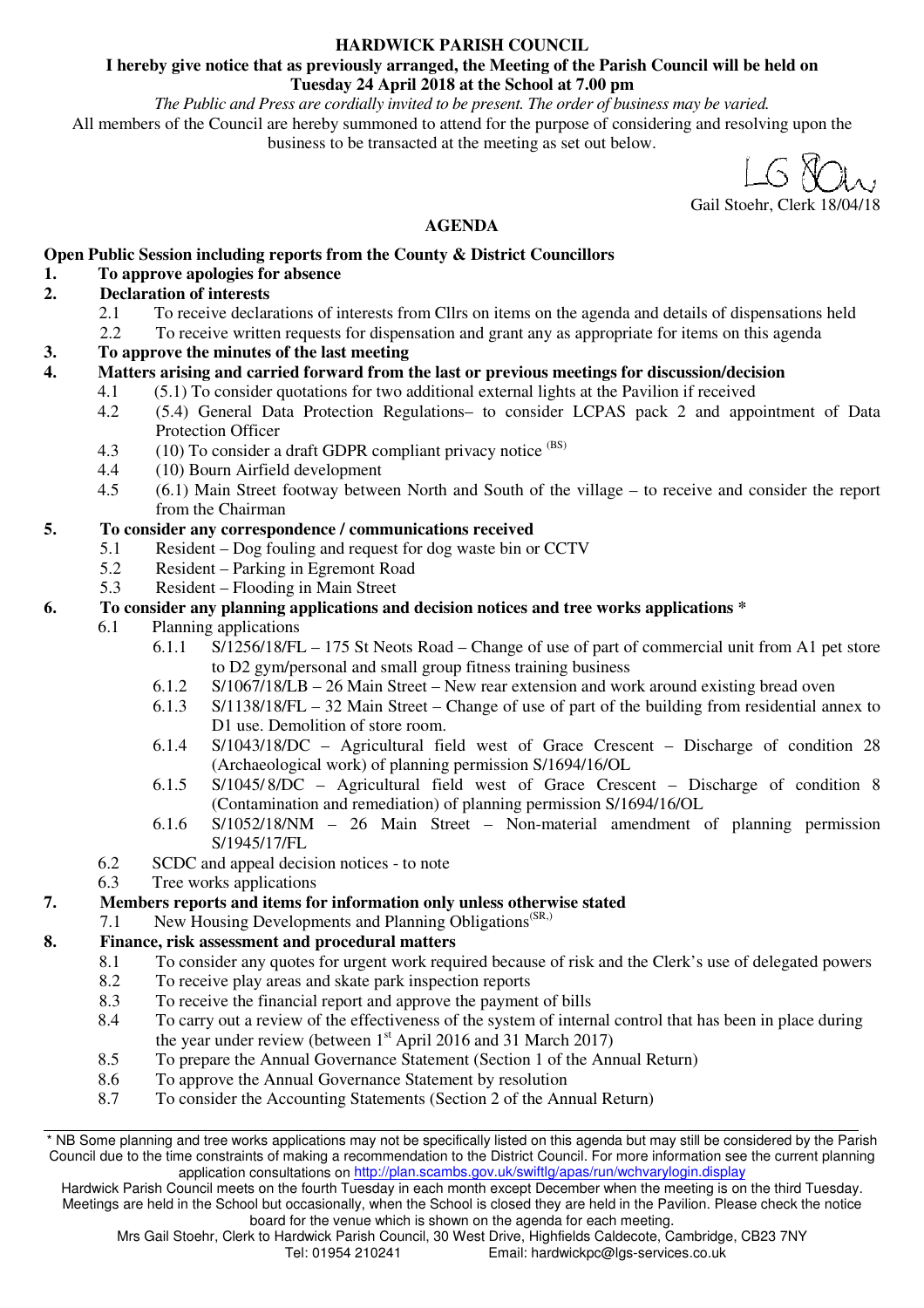- 8.8 To approve the Accounting Statements by resolution<br>8.9 To ensure that the Accounting Statements are signed
- 8.9 To ensure that the Accounting Statements are signed and dated by the person presiding at the meeting

#### **9. Closure of meeting and items for the next agenda**

\* NB Some planning and tree works applications may not be specifically listed on this agenda but may still be considered by the Parish Council due to the time constraints of making a recommendation to the District Council. For more information see the current planning application consultations on http://plan.scambs.gov.uk/swiftlg/apas/run/wchvarylogin.display

Hardwick Parish Council meets on the fourth Tuesday in each month except December when the meeting is on the third Tuesday. Meetings are held in the School but occasionally, when the School is closed they are held in the Pavilion. Please check the notice board for the venue which is shown on the agenda for each meeting.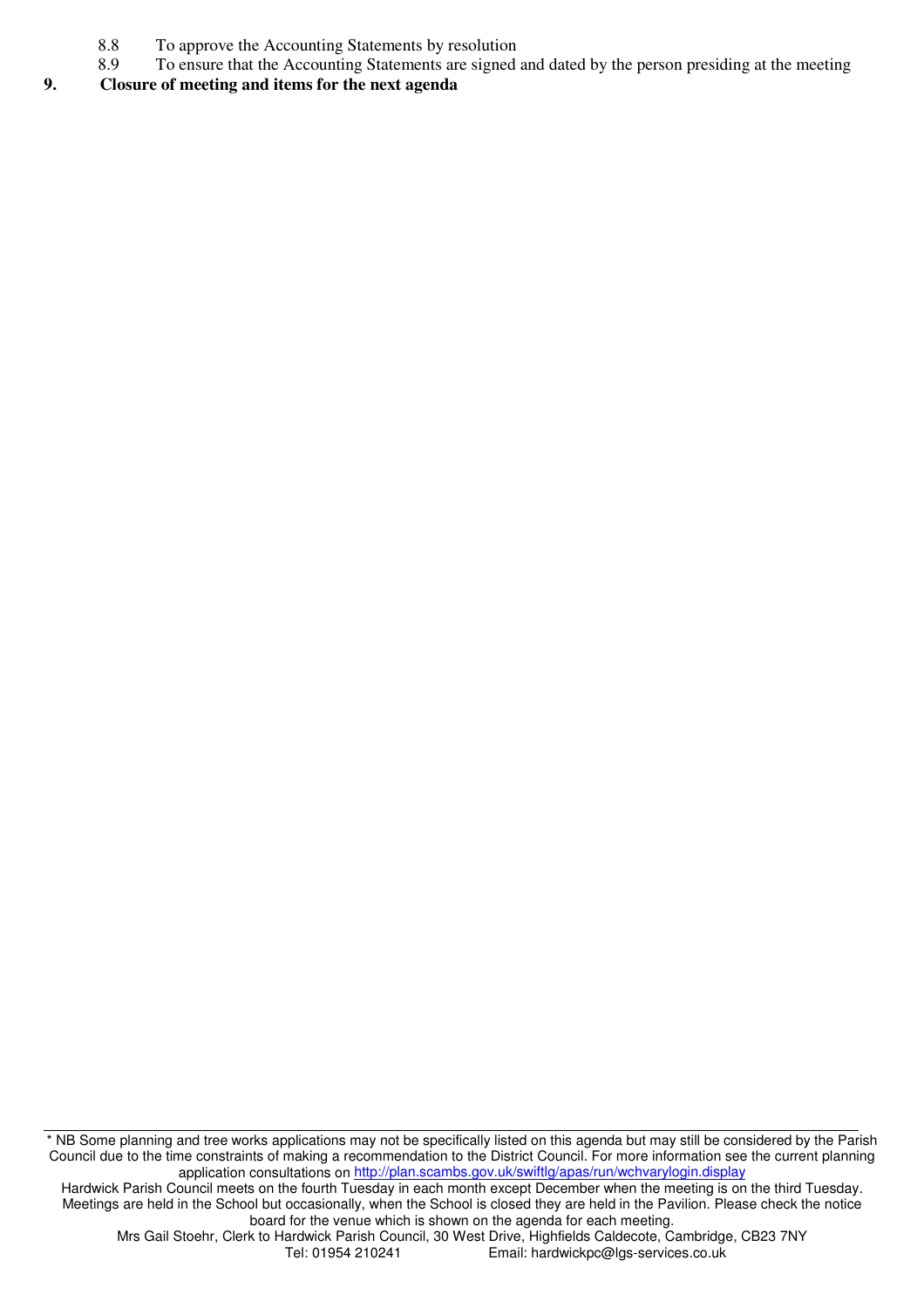# **CLERK REPORT TO HARDWICK PARISH COUNCIL MEETING ON 24 APRIL 2018**

Adrian Shepherd of CCC has again been invited to attend a meeting but at the time of writing no reply has been received.

Colin Brown of Carter Jonas has written in connection with a planning application on the agenda and a reply has been sent inviting him to the meeting on the Chairman's behalf:

"We have made a planning application for a change of use of part of the property at 175 St Neots Road from retail use to a personal fitness gym.

While this application will obviously be the subject of a South Cambs consultation to the Parish Council, I would be happy to come and speak to the Parish about the proposal with my client in case there are any issues you or local people may have about the proposal."

- 1. Apologies for absence to be reported at the meeting.
- 2. Declaration of interests members should declare their interests state why they have an interest, the type of interest held and if they have a dispensation state this and the extent of their dispensation i.e. to either speak or speak and vote.
- 3. To approve the minutes of the last meeting on 27 March 2018 (attached)
- 4 Matters arising and carried forward from the last or a previous meeting for discussion/decision
- 4.1 (5.1) To consider quotations for two additional external lights at the Pavilion if received Quotations are still awaited and will be brought to the meeting if received.
- 4.2 (5.4) General Data Protection Regulations Bill 2017 to consider pack 2 and appointment of Data Protection Officer It was agreed at the last meeting to purchase the pack. LCPAS has kindly given the pack free of charge. At the time of writing nothing further has been heard from SCDC's DPO.
- 4.3 (10) To consider draft GDPR compliant privacy notice Cllr Skingle to report. Attached the draft privacy notice.
- 4.4 (10) (Bourn Airfield Development Proposed at the last meeting.
- 4.5 (6.1) Main Street footway between North and South of the village to receive and consider the report from the Chairman
- 5. To consider any correspondence/communications received
- 5.1 Resident dog fouling and request for dog waste bin or CCTV
	- A resident has written:

"I live at the bottom of Ashmead , while inspecting my fence I was dismayed again to see so much bagged up dog mess thrown on the ground these little black bags have been chucked away along with beer cans and bottles this is a very regular sight ,I am always picking this mess up .

Most of the dogs mess appears to be put in small black bags, why on earth can they do not take it home is beyond me. This person needs to stop this now.

Maybe a litter bin and a dog mess bin might help .CCTV.

I think it's the same person with the dog."

The resident has been advised to report the dog owner to SCDC.

- 5.2 Resident parking in Egremont Road
	- A resident has written:

"Egremont Road, Cars are parked on the left hand side of the road all day, which means you have to drive on the right in order to get by, it is a real problem at 3.00 ish the whole road from Sudeley Grove to Ashmead is sometimes quirte full so only one side is open for getting through and that is the side people cross to their car. One day somebody will have a fatality as there is no where to go should a person/child step on the road. I am not the only person talking about this, but nobody knows who to go to. Why cant these people park in safety near the social club, and walk across the green to pick up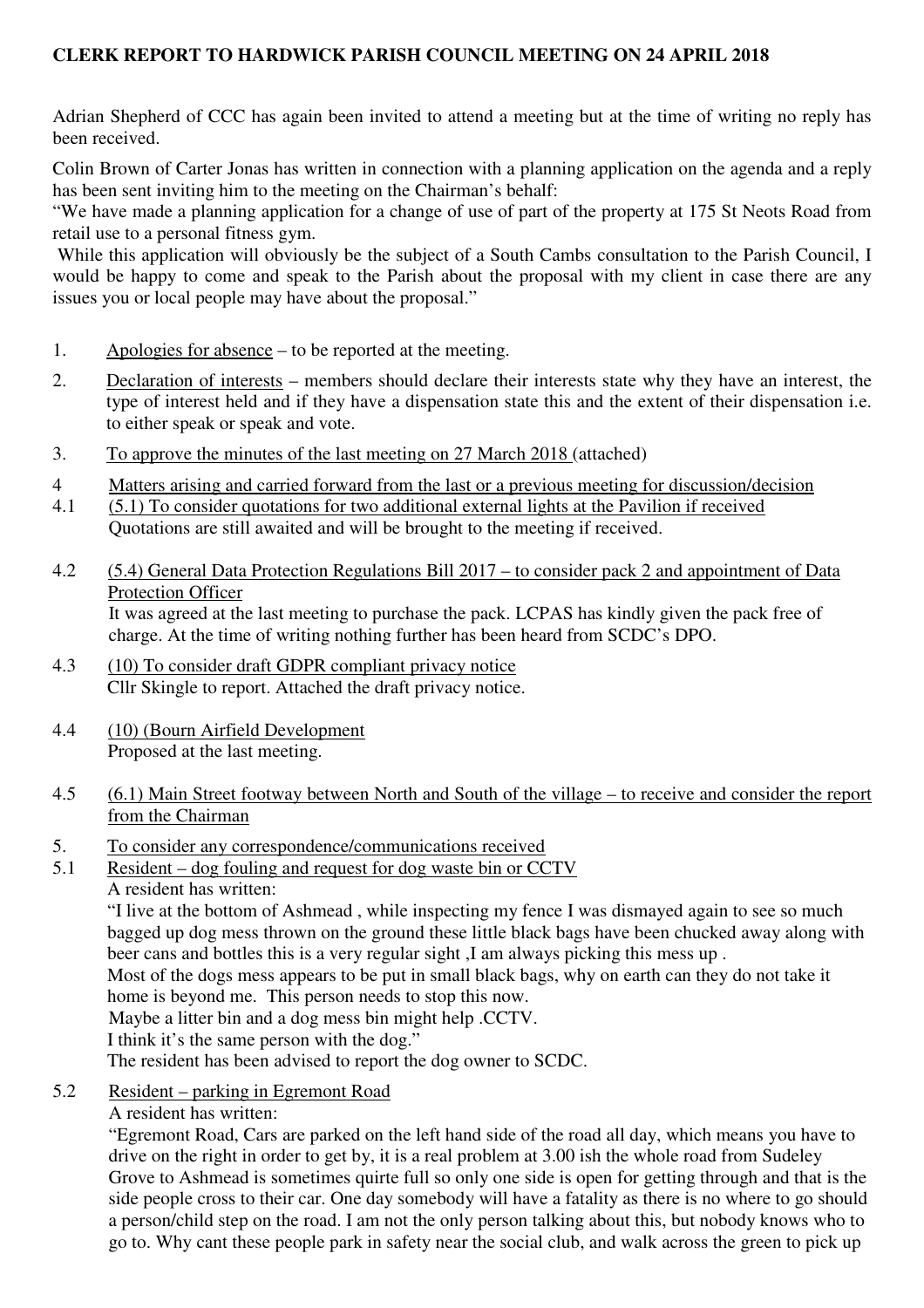their children. If parents are that lazy perhaps the school should be told and pay for a lolly pop lady to control it."

# 5.3 Resident – flooding in Main Street

A resident of Main Street has written expressing concern that for a number of years flooding occurs on the verge and footpath in Main Street and at the end of his drive. He says that the flooding is caused by run off from the road side kerb edging. With resurfacing over years the drop kerbs in the vicinity of 52-56 Main Street are too low to deflect water to the road side drains. If the rain is really heavy like Easter weekend a mini lake results on the left hand side of the church driveway. This is because no drain seems to exist to allow the water through to the main drainage ditch by the village pump which is always at a much lower level even in flood conditions.

The resident has contacted both Highways and SCDC about this kerb and drainage problem in the past and yet nothing ever seems to be done about it He suggests that just lifting the drop kerbs would make a huge difference With the foot path being obstructed by mud and water for many metres pedestrians are forced to go onto the road to get past the hazard. Many of these are young mums with kids and prams heading for the schools. This is not safe nor satisfactory as this is quite a busy road with HGVs and buses coming through at regular times. He would like the Parish Council's support with this.

The resident has been advised to report it again to the County Council online and Cllr Lina Joseph's support has been sought.

6.1 Planning applications

NB Some planning applications may not be specifically listed on this agenda but may still be considered by the Parish Council due to the time constraints of making a recommendation to the District Council. For more information see the current planning application consultations on http://plan.scambs.gov.uk/swiftlg/apas/run/wchvarylogin.display

- 6.1.1 S/1256/18/FL 175 St Neots Road Change of use of part of commercial unit from A1 pet store to D<sub>2</sub> gym/personal and small group fitness training business
- 6.1.2 S/1067/18/LB 26 Main Street New rear extension and work around existing bread oven
- 6.1.3 S/1138/18/FL 32 Main Street Change of use of part of the building from residential annex to D1 use. Demolition of store room.
- 6.1.4 S/1043/18/DC Agricultural field west of Grace Crescent Discharge of condition 28 (Archaeological work) of planning permission S/1694/16/OL
- 6.1.5 S/1045/18/DC Agricultural field west of Grace Crescent Discharge of condition 8 (Contamination and remediation) of planning permission S/1694/16/OL
- 6.1.6 S/1052/18/NM 26 Main Street Non-material amendment of planning permission S/1945/17/FL

# 6.2 SCDC decision notices

- 6.2.1 S/0553/18/LD 13 Pump Lane Lawful development certificate for a single storey rear extension Permission granted.
- 6.2.2 S/0493/18/DC Old Victoria Farmhouse, 26 Main Street Discharge of condtion 8 (Flue lines and details of new chimney pots and cowls) of listed building consent S/3677/17/LB – Permission granted.
- 6.2.3 S/0355/18/FL 11 Ashmead Drive Single storey extension and alterations Permission granted.
- 6.3 Tree works applications

Tree works applications may now be viewed on the SCDC Planning Portal. NB Some tree works applications may not be specifically listed on this agenda but may still be considered by the Parish Council due to the time constraints of making a recommendation to the District Council. For more information see the current tree works application consultations on http://plan.scambs.gov.uk/swiftlg/apas/run/wchvarylogin.display

- None at the time of writing.
- 7. Members' reports and items for information only unless otherwise stated
- 7.1 New Housing Developments and Planning Obligations Cllr Rose to report.
- 8. Finance and risk assessment and procedural matters
- 8.1 To consider any quotes for urgent work required because of risk and Clerk's use of delegated powers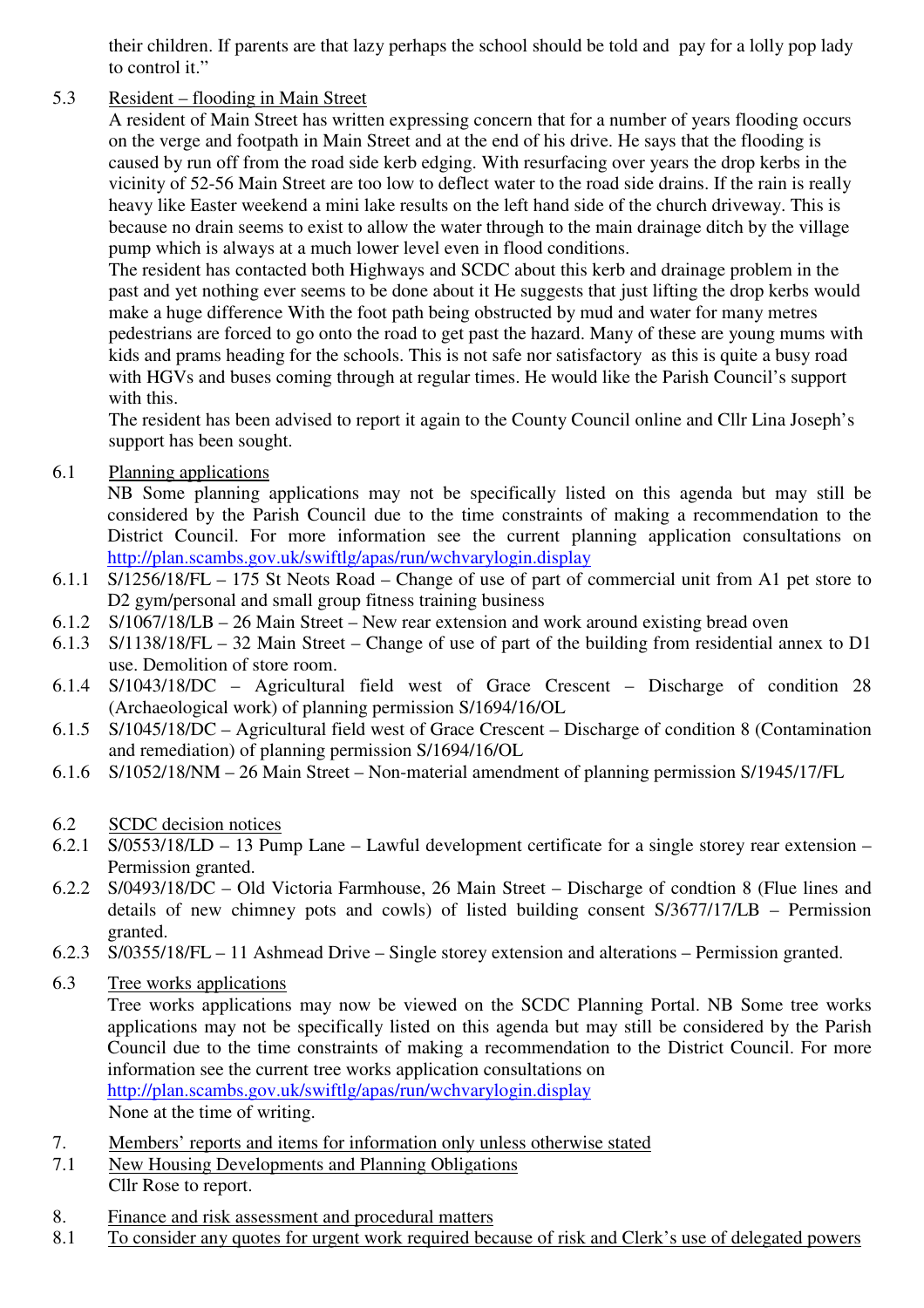RPM was contracted to repair the slats on the slide at a cost of £290

- 8.2 To receive play areas and skate park inspection reports
- 8.3 To receive the financial report and approve the payment of bills attached
- 8.4 To carry out a review of the effectiveness of the system of internal control that has been in place during the year under review (between  $1<sup>st</sup>$  April 2016 and 31 March 2017)
- 8.5 To prepare the Annual Governance Statement (Section 1 of the Annual Return)
- 8.6 To approve the Annual Governance Statement by resolution
- 8.7 To consider the Accounting Statements (Section 2 of the Annual Return) attached
- 8.8 To approve the Accounting Statements by resolution
- 8.9 To ensure that the Accounting Statements are signed and dated by the person presiding at the meeting
- 9. Closure of Meeting and items for the next agenda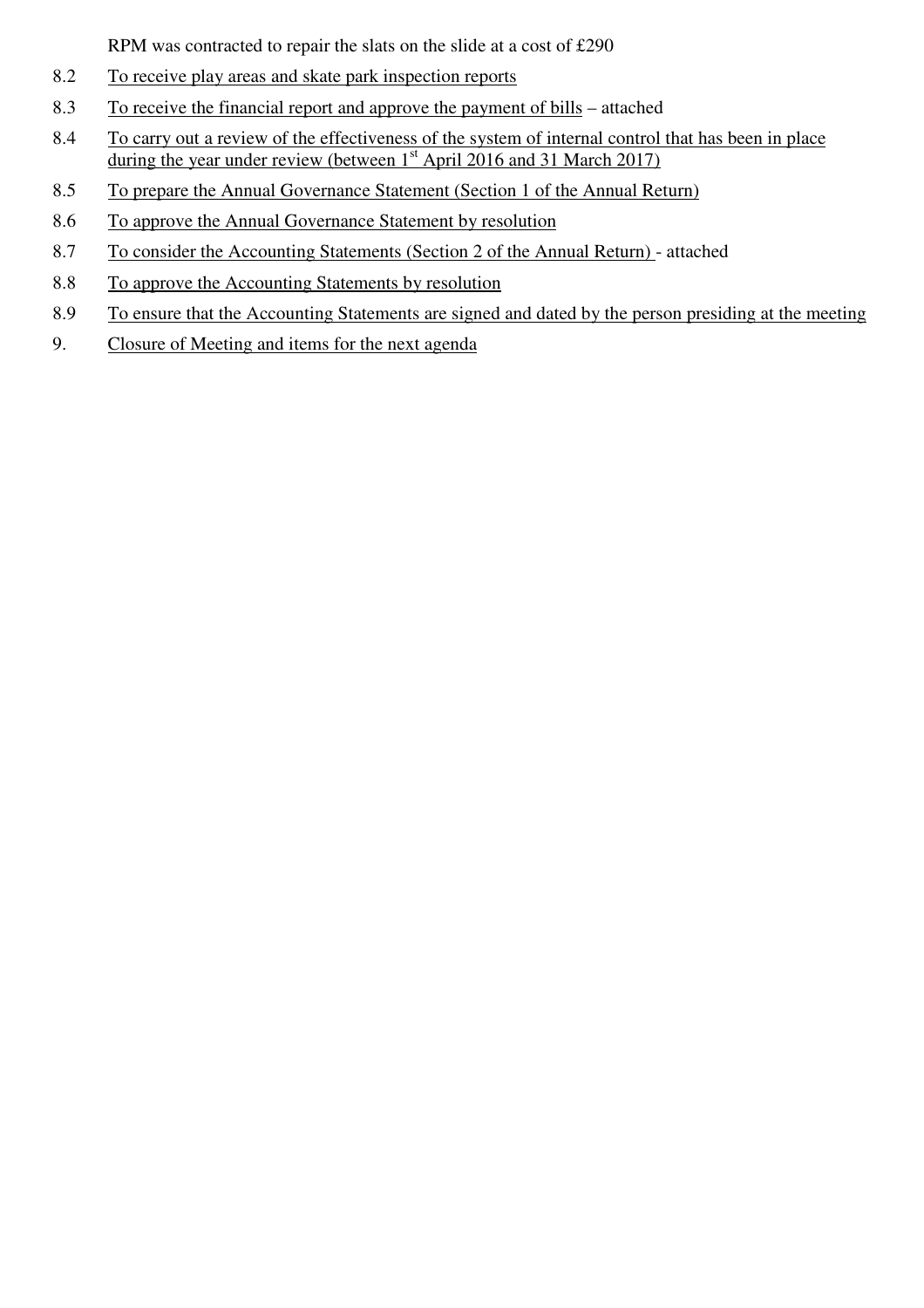# Hardwick Parish Council Privacy Notice for Residents and Members of the Public [v32]

This statement explains how Hardwick Parish Council ("we" and "our") handles and uses the personal data we collect about our residents and members of the public ("you" and "your"). Developing a better understanding of our residents and members of the public allows us to keep in touch with you, and to provide services to you.

We are committed to protecting your personal information and being transparent about what information we hold.

# Personal data that we hold

We may hold information relating to you from a number of sources. A significant proportion of the information we hold is that which you provide to us (for example, you may give us information by filling in forms on our website, or by corresponding with us by telephone, email or otherwise).

We augment the data we hold from you with data from our partners (as listed below) and publicly available data.

Personal data that we hold includes:

- Names, titles, and aliases, photographs
- Contact details such as telephone numbers, addresses, and email addresses
- IP addresses, if you communicate with us from your personal computer
- Gender, age, marital status, and dependants
- Financial identifiers such as bank account numbers, payment card numbers, payment/transaction identifiers, policy numbers, and claim numbers

We do not process sensitive personal data such as racial or ethnic origin, political opinions, religious or philosophical beliefs, trade union membership, health or data concerning a natural person's sex life or sexual orientation or criminal convictions unless you provide this data to us for a specific purpose.

# How we use your data

Your data is used by us to:

- deliver services to residents
- confirm your identity to provide some services
- contact you by post, email, or telephone
- help us to build up a picture of how we are performing
- prevent and detect fraud and corruption in the use of public funds and where necessary for the law enforcement functions
- enable us to meet legal and statutory obligations and powers including any delegated functions
- protect individuals from harm or injury
- promote our interests
- notify you of changes to our facilities, services, events and staff, councillors and other role holders
- send you communications that may be of interest to you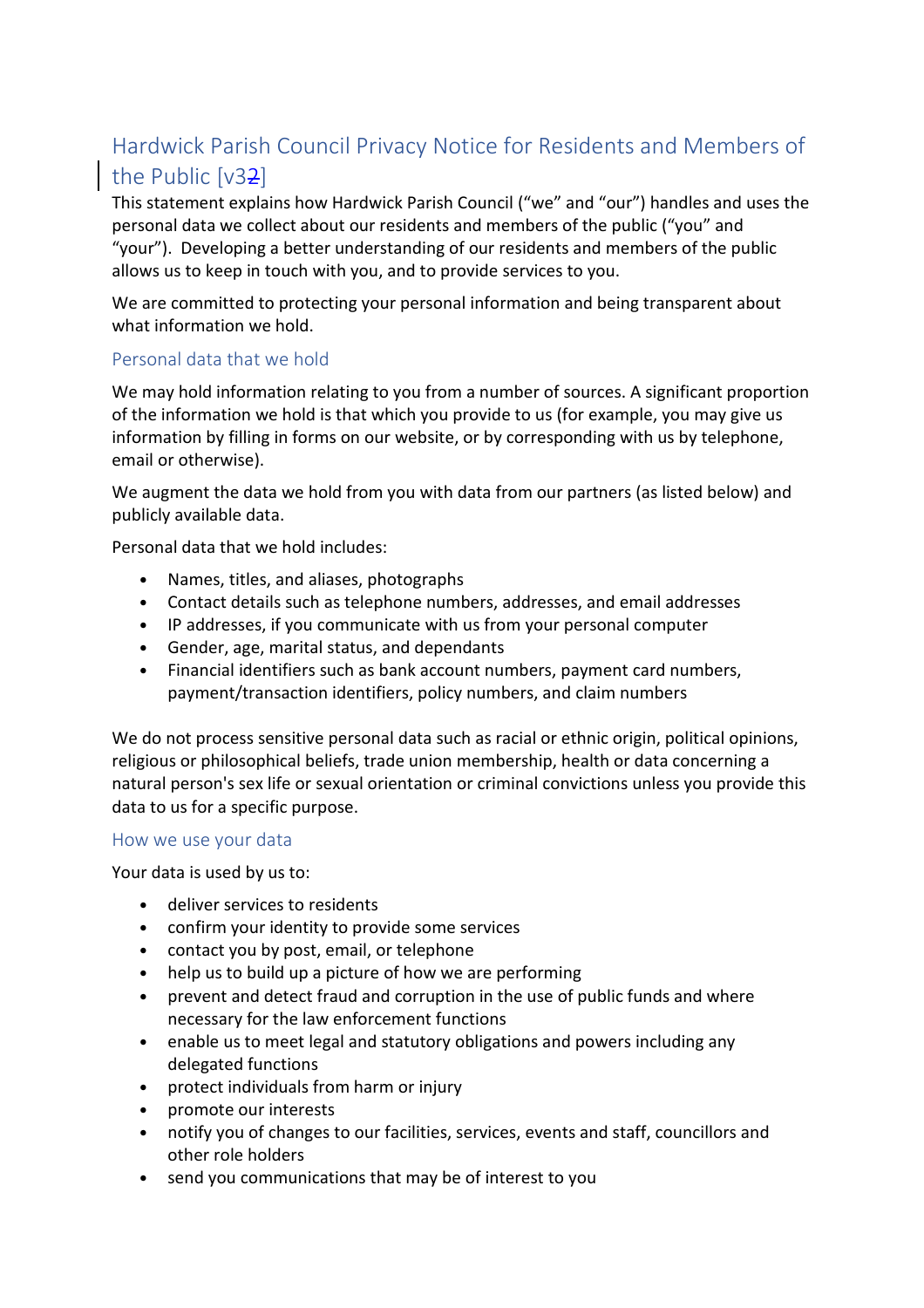- process relevant financial transactions including grants and payments for goods and services
- plan the provision of services
- conduct surveys
- invite you to events
- internal record keeping, including the management of any feedback or complaints
- administrative purposes

Communications to you may be sent by post, telephone or electronic means (principally by email), depending on the contact details that we hold.

If you have concerns or queries about any of these purposes, or how we communicate with you, please contact us using the details listed below.

# When we share your data with others (our partners)

We share data on a considered and confidential basis, where appropriate, with:

- South Cambridgeshire District Council
- Cambridgeshire County Council
- Other Public Authorities
- Community Groups
- Charities
- Other not-for-profit organisations
- Third parties engaged by us to provide services to us or to you, including our auditors and insurers

# How we protect your data

We ensure we have appropriate data sharing agreements in place before sharing your personal data.

We do not sell your personal data to third parties under any circumstances.

# Your rights

You have the right to:

- ask us for access to, or rectification or erasure of your data
- restrict processing (pending correction or deletion)
- object to communications or direct marketing
- ask for the transfer of your data electronically to a third party (data portability)

You have the right to lodge a complaint with the Information Commissioner's Office at https://ico.org.uk/concerns/

# Further information

The legal basis for processing your personal data for the purposes set out above is that it is necessary in the exercise of our official authority as a Parish Council.

There is no statutory or contractual requirement for you to provide us with any personal data.

The controller for your personal data is the Hardwick Parish Council, and we can be contacted at hardwickpc@lgs-services.co.uk.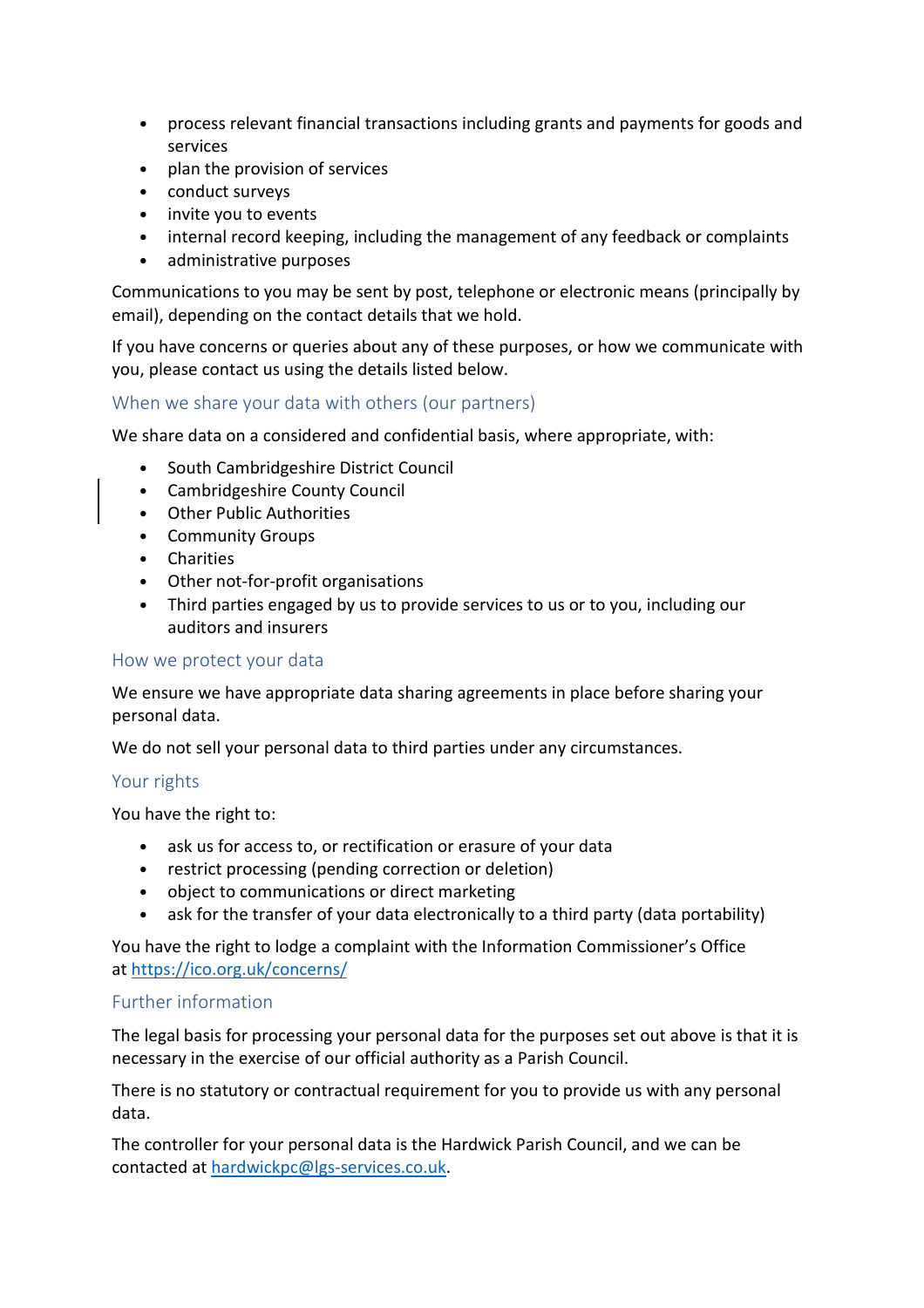Our Data Protection Officer is responsible for monitoring compliance with relevant legislation in relation to the protection of personal data, and can be contacted at dpo.hardwickpc@lgs-services.co.uk

Please contact us at hardwickpc@lgs-services.co.uk if you have any concerns or questions about the above information or you wish to ask us not to process your personal data for particular purposes.

We will retain your data indefinitely in support of your lifelong relationship with the Parish or until you request us to do otherwise. We will publish on our website any changes we make to this privacy notice.

Where you exercise your right to erasure, we may need to retain some personal information for statutory purposes.